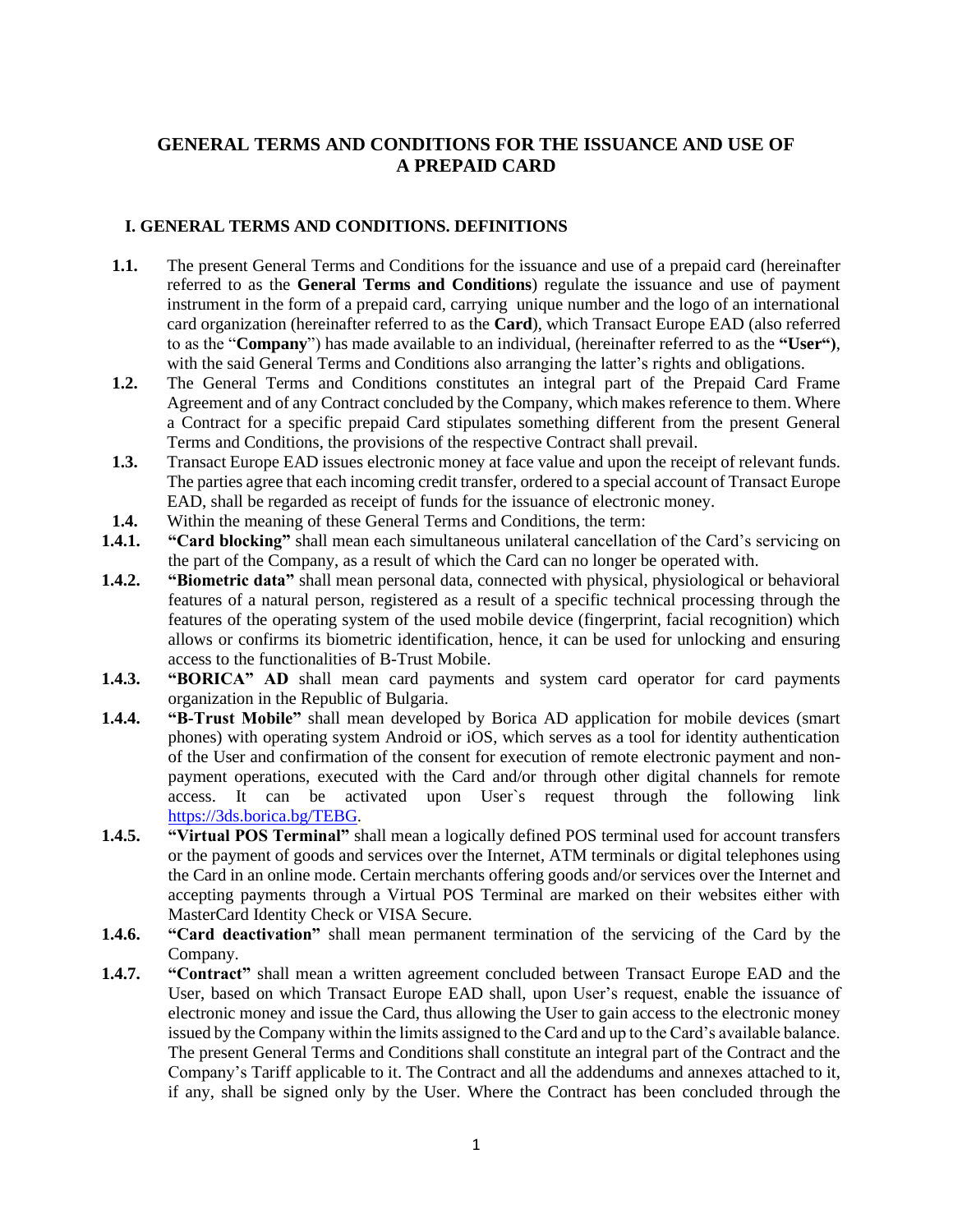brokerage of a Transact Europe EAD representative, the Contract shall explicitly specify that the representative is acting on behalf of Transact Europe EAD in its capacity as electronic money issuer.

- **1.4.8. "Electronic money"** shall mean a monetary value stored in electronic or magnetic format, which represents a Transact Europe EAD receivable issued upon the receipt of funds for the performance of payment operations. The Electronic money is accepted from an individual or a legal entity other than Transact Europe EAD, and it could be remotely accessed through the Card.
- **1.4.9. "Card"** shall mean a prepaid card, issued by Transact Europe EAD personalized payment instrument which stores electronic money or provides remote access to an account for the electronic money of the User, and the processing of the transactions described in Section II, Art. 2.7 of the present General Terms and Conditions.
- **1.4.10. "International Card Organization"** shall mean VISA Inc (VISA), MasterCard International ("Mastercard"), or any other card organization, including a parent company, a subsidiary, a related party or a successor thereof, in which Transact Europe EAD holds a membership or has been licensed to issue Cards and accept payments, including over the Internet and through the Cards of such organizations.
- **1.4.11. "Point of sale. Place of service"** shall mean a device used for the payment of goods and services or the receipt of cash money.
- **1.4.12. "Operations"** shall mean any payment, non-payment or inquiry that could be carried out with the Card.
- **1.4.13. "PIN"** shall mean Personal Identification Number, i.e. a combination of 4 digits provided to the User for each separate Card. The PIN is a unique personal code granting access to available cash funds, which is entered through the use of a keyboard mounted on ATMs and POS terminals. Every PIN entry made through ATM or POS terminals` keypad shall serve as an identification evidence of the User.
- **1.4.14. "User"** shall mean a local or a foreign individual who is authorized under the Contract to dispose by performing payment transactions with the personalized prepaid Card.
- **1.4.15. "Push notification"** shall mean a notification in the form of a short message which appears on the screen of the mobile device where the B-Trust Mobile application has been installed and activated. Borica sends the message to the User and the latter gets notified that there is an ongoing operation which requires its confirmation once the B-Trust Mobile is unlocked. The notification consists of information for the operation which requires confirmation (amount of the operation and merchant/receiver of the amount).
- **1.4.16. "Validity period"** shall mean the validity period for which the Card has been issued. The Validity period is shown on the front side of the Card in format "month, year". The Card is issued with a validity period of 2 /two/ years. Both the Contract and the Card shall expire on the last day of the month in the year inscribed on the Card.
- **1.4.17. "ATM terminal device (Automated Teller Machine)"** shall mean device used for withdrawing and depositing cash, service payments, transfers between accounts, inquiries and other payment and non-payment operations.
- **1.4.18. POS terminal device (Point of sale. Place of service)** is a device used for the payment of goods and services or the receipt of cash money as a result of the Card's use.
- **1.4.19. Transact Europe EAD and/or the Company** is a Bulgarian business enterprise listed in the Commercial Register and the Non-Profit Legal Entities Register under UIC: 121554961, with registered office and management address located in Sofia, Zip Code 1000, 2 Pozitano Square, "Perform Business Center", fl. 3 which operates as an electronic money company licensed under resolution № 73/21.07.2011 of the Bulgaria National Bank's (BNB) Management Board, e-mail: [office@transact.eu](mailto:office@transact.eu) , website: [www.transact.eu.](http://www.transact.eu/)
- **1.4.20. "3D dynamic code"** is a unique, one-time code sent by Transact EuropeEAD via SMS message to the telephone number indicated by the User. It serves to verify the User's identity and to confirm the consent granted for the performance of electronic and remote payment and non-payment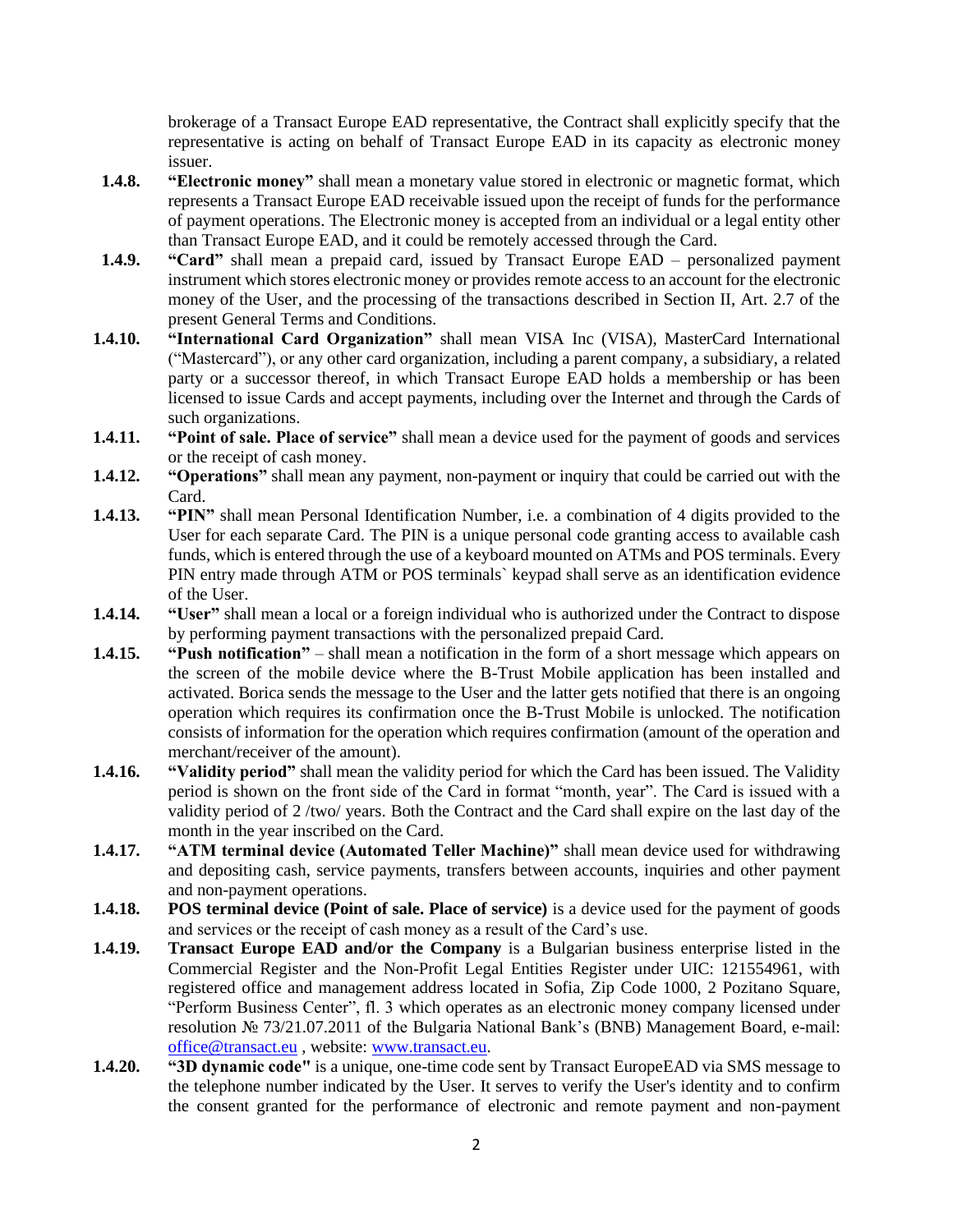operations carried out with the Card and/or through other digital and remote access channels. The message contains information about the operation subject of confirmation (transaction amount and merchant/recipient of the amount).

# **II. ISSUANCE, USE, BLOCKING AND DEACTIVATION OF THE CARD**

- **2.1.** The Card is an electronic, cash product (electronic money) regulated by BNB. The Card is a prepaid one, and not a credit or a debit card, and it is not linked to the User's bank account. The Card is intended to be used as a means of payment, and the funds deposited in it are not considered a deposit. The User shall not be paid any interest charged on the Card's balance. The Card belongs to Transact Europe EAD and contains information with the following mandatory elements: Card's number and validity period, CVV2/CVC2 code for Card's verification, name written on the Card, trademark of an international card organization and the name of Transact Europe EAD.
- **2.2.** Transact Europe EAD shall issue the Card based on a written request received from the User. The Card shall be issued with a validity period expiring on the last day of the month in the year inscribed on the Card. The Card is owned by Transact Europe EAD and is made available to the User, who must be the only one to use it. Transact Europe EAD shall issue and deliver the Card to the User, either in person or by courier/registered mail, within 10 days after the receipt of the written request for the issuance of a prepaid Card. With the PIN envelope, the User receives an initial static password to register the card for 3DS on Transact Europe EAD`s webpage. In the event of the Card being sent by courier/registered mail, the User shall bear full responsibility for not having notified Transact Europe EAD on his/her exact address or not having promptly informed the Company about the eventual change of his/her address.
- **2.3.** As soon as the Card and the sealed envelope, containing the respective PIN, are received, the User shall be obliged to check:
- **2.3.1.** the integrity of the PIN envelope and verify that the number printed on the Card's front side matches the portion of the Card's number (not including the control figures) indicated in the PIN envelope;
- **2.3.2.** if the User's names, as specified in the Contract, are spelled in the same way on the Card he/she has received. Where the above data is found to be in compliance, the User shall lay his/her signature in the designated place on the Card.
	- **2.4.** The User shall immediately return the Card to Transact Europe EAD if the number printed on the Card's front side does not match the one stated on the PIN envelope and/or in the case of any discrepancy between the User's names, as specified in the Contract, and the way these names are inscribed on the Card he/she has received. Transact Europe EAD shall, at its expense, undertake all necessary measures to remedy these discrepancies not later than 10 days after the Card has been returned.
	- **2.5.** Where the integrity of the envelope containing the PIN has been suspected of violation, the User shall promptly notify Transact Europe EAD as per the procedure outlined in Section IV herein below.
	- **2.6.** The Card shall be issued as inactive, and shall be activated upon its initial charging.
- **2.7.** The User may perform the following transactions/operations with the Card:
- **2.7.1.** cash withdrawing from ATM terminal devices;
- **2.7.2.** payment of goods and services through POS terminal devices at retail outlets;
- **2.7.3.** payment of goods and services over the Internet;
- **2.7.4.** inquiries and other non-payment operations.
- **2.8.** Transact Europe EAD fees and commissions charged on the Card's transactions/operations and the services accessible to Users are listed in the Tariff applicable to the issuance and servicing of prepaid Cards, which constitutes and integral part of the Contract. The parties agree that the Tariff shall be made available on the following durable medium - Transact Europe EAD`s website: [www.transact.eu](http://www.transact.eu/). By signing the Contract, the User explicitly declares that he/she has become familiar with the Tariff and that he/she consents for it to be applied to his/her relationship with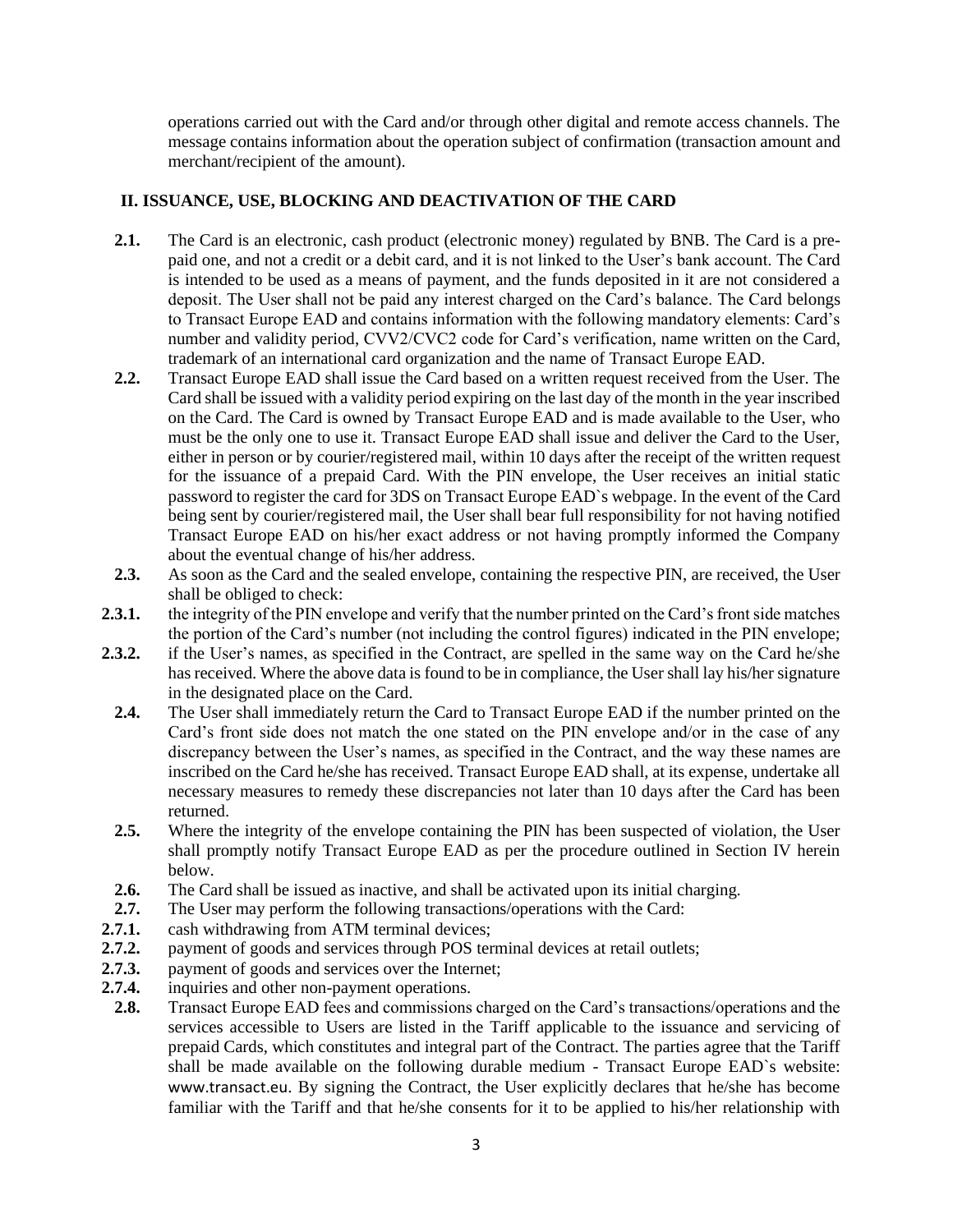Transact Europe EAD in terms of the Contract and the General Terms and Conditions attached to it, along with any amendments and addendums made under the procedure set out in the General Terms and Conditions and the Contract. The applicable limits are mentioned in Section XI of the present General Terms and Conditions. The exchange rates used by the international card organizations, Visa and MasterCard, shall be provided on the following durable medium - Transact Europe EAD website: [www.transact.eu](http://www.transact.eu/), which contains links to the Internet sites of the said international card organizations.

- **2.9.** The Card may be unilaterally blocked by Transact Europe EAD upon the occurrence of any of the following circumstances:
- **2.11.1.** At User's request in the event of the Card being lost, stolen, embezzled or otherwise seized, destroyed, forged or otherwise used in improper manner, where the User has learnt that an unauthorized by him/her or incorrectly executed transaction/operation with the Card has been carried out, in the case of any suspicions or assumptions that the PIN has become known to a third party, if the integrity of the PIN envelope has been suspected of violation, in the event of unauthorized or wrongly performed transactions, and upon the Card being stuck in an ATM or held by the person accepting payments in a retail outlet. The notification/request shall be delivered to Transact Europe EAD from the User's e-mail address stated in the Contract or shall be sent by post, in which case Transact Europe EAD shall promptly block the Card after having received the said notification/request.
- **2.11.2.** Upon the User's breach of the Contract and/or the General Terms and Conditions.
- **2.11.3.** Upon the User's written request for the blocking of the Card due to reasons other than the ones set in Art. 2.9.1.
- **2.11.4.** In the events set in Art. 6.4 herein below.
- **2.11.5.** Due to reasons related to the security of the Card and for the purpose of protecting the User from performing unauthorized transactions with the Card, where it could be reasonably assumed that the Card has been used in a fraudulent manner (including by the User himself/herself); or where Transact Europe EAD has become aware that the Card may be improperly used (apart from the cases indicated in Art. 2.9.1), as well as in any other case in which there is a potential threat for the Card to be used in unauthorized or illegal way. In these instances, Transact Europe EAD shall block the Card without giving a notice in advance and shall as soon as possible notify the User, including over the phone, unless the provision of such an information is prohibited due to security concerns or by certain regulatory requirements.
- **2.11.6.** Where a third party has notified, including over the phone, that he/she wants the Card to be blocked so that the User could be protected from using the Card in unauthorized or illegal manner.
- **2.11.7.** In cases where Transact Europe EAD has blocked the Card due to a reason other than User's request, as well as in the event of any suspicion or existence of fraud or threat to the security of services' provision in accordance with the present General Terms and Conditions, Transact Europe EAD shall in due time inform the User, including by making a phone call to the number indicated by the User, and/or by sending an e-mail, as long as the User has registered an e-mail address, or otherwise by employing other secure communication channels. Both the User and Transact Europe EAD shall endeavor to maintain and use the aforementioned communication means and channels in a way that shall meet the modern standards for technological security, and shall not allow for the said means and channels to be used by unauthorized third parties, thus protecting their integrity. Transact Europe EAD shall, in appropriate manner, notify the User on each occurrence of an operational or security related incident that impacts or could have an impact on his/her financial interests, and shall further communicate all the measures taken by it to restrict the adverse effects resulting from the said incident.
	- **2.10.** The Card may only be unblocked at the discretion of Transact Europe EAD following the submission of User's request and as soon as the reason for the blocking is dropped.
	- **2.11.** Transact Europe EAD shall deactivate the Card, thus making it invalid for use, under the following circumstances: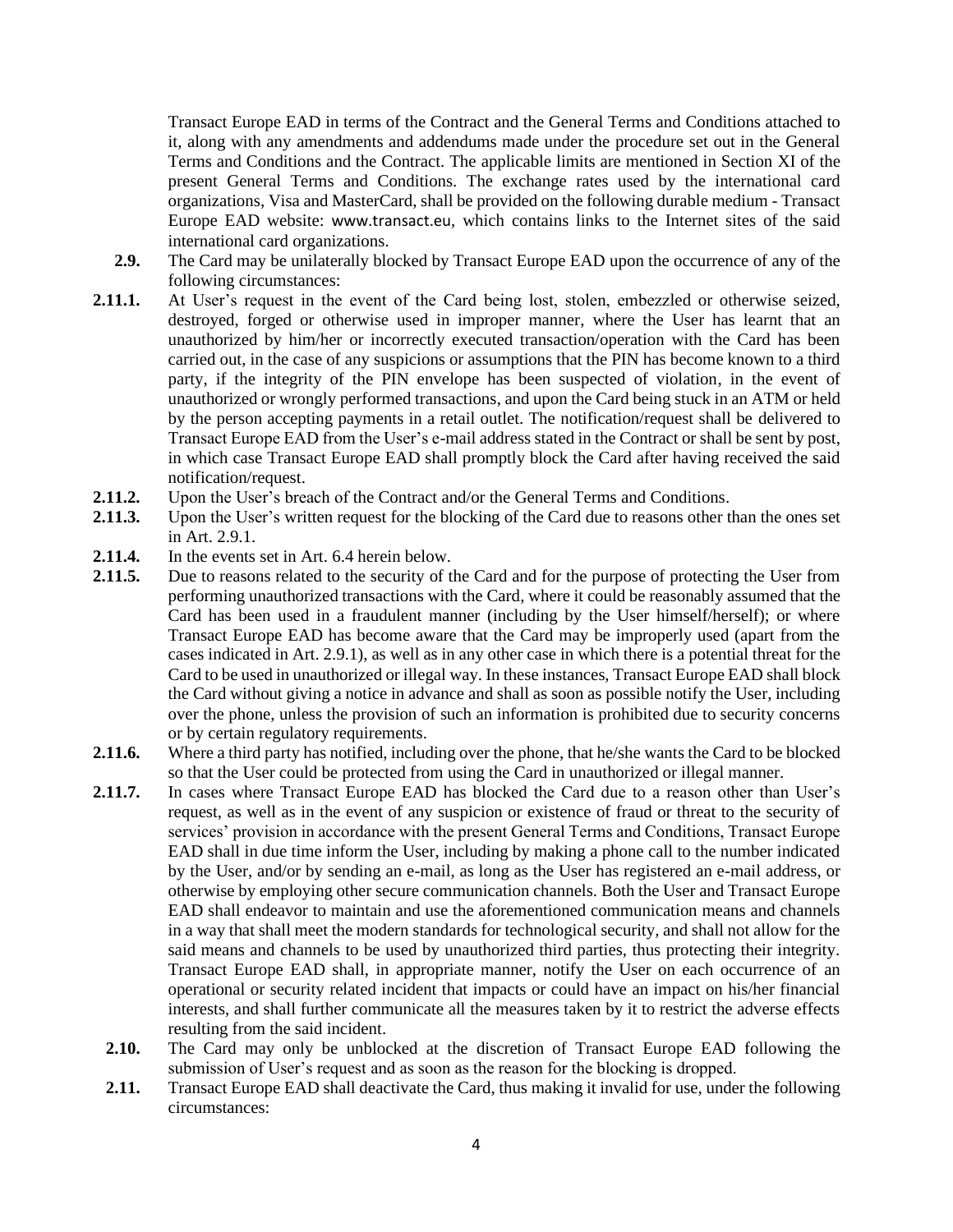- **2.11.1.** Upon receiving a notice for lost or stolen Card;
- **2.11.2.** In the event of suspected misuse of data capture skimming;
- 2.11.3. Where the User has returned a technically defective Card;
- **2.11.4.** If the Card has been held by an ATM terminal device or by the person accepting payments in a retail outlet, and has not been claimed within a period of one month;
- **2.11.5.** Upon the expiry of the Contract's term or the validity of the Card and the issuance of a new Card replacing the previous one;
- **2.11.6.** In the event of User's death or incapacity mandate;
- **2.12.** The Card may be used and the payment order may be given: by putting the Card in the terminal device and entering the respective PIN, provided such PIN is required by the said terminal device, or by communicating the Card's number, validity and verification code (CVV2/CVC2), if required, in the case of Internet or phone transactions. Both Transact Europe EAD and the User agree that the power of performing Card operations shall be vested in any person who, based on unambiguous circumstances, shall legitimize himself/herself by:
- **2.12.1.** Putting the Card in the terminal device and entering the respective PIN (provided such PIN is required by the said terminal device);
- **2.12.2.** Communicating the Card's number, validity and verification code (CVV2/CVC2), if required by the respective website, 3DSecure code and other personal data upon the registration of transactions, operations and orders by phone, mail or over the Internet;
- **2.12.3.** In addition to the mentioned in 2.12.1 and 2.12.2, in the event of execution of remote (nonattendance) electronic operations through Internet websites of certain merchants who have denoted their webpages with MasterCard Identity Check or VISA Secure, the User shall confirm its consent for operation execution in one of the following manners:
	- a) within the activated B-Trust Mobile application in accordance with the stipulated in art. 3;
	- b) by entering the 3D dynamic code, sent via SMS message through the registered number of User`s cell phone. Transact Europe shall not be held liable in the event of non-transmission or delayed transmission of the SMS message from the service provider and in the cases where the SMS message has not been sent, respectively received by the User, following circumstances beyond Transact Europe`s capacity.
- **2.12.4.** When using B-Trust Mobile for confirmation of consent for the execution of a certain remote electronic payment operation in Internet in accordance with art. 2.12.3. a) above, the User receives Push notification on the mobile device where the B-Trust Mobile application has been installed and activated. Once the Push notification is received, the User has to unlock and start the B-Trust Mobile application by identifying itself in his/her initially chosen way – with defined by him/her PIN for B-Trust Mobile or with Biometric data and explicitly confirm the operation. For unlock enablement with Biometric data, the used mobile device has to support sensor for fingerprints or facial recognition feature on Android or iOS operation system.
- **2.12.5.** B-Trust Mobile application is a personalized instrument for security of the Card and the User is required to take all reasonable measures for its safe keeping and prevent unauthorized access. Given the aforementioned, the User is required to take the measures for safekeeping of the Biometric data within the mobile device (fingerprint, facial recognition) to prevent their unlawful and/or their fraudulent use, including: to use the mobile device only personally and to not give it to other individuals (for example: children, parents, spouses), to maintain the mobile device safe from damage, destruction, loss, steal, its unlawful use in other way and to not register Biometric data of other individuals in the operation system of the mobile device. When logging in with Biometric data, the access will be considered as authorized/allowed by the User when using either of the Biometric data registered in the operation system of the mobile device. When unlocked with PIN code, the User has all rights to keep it in secret, as regulated within the General Terms and Conditions for the PIN code of the Card.
- **2.12.6.** Transact Europe and the User have agreed that for the purpose of execution of payment operations through the Card, every activity/combination of activities, detailed in 2.12.3-2.12.5 respectively,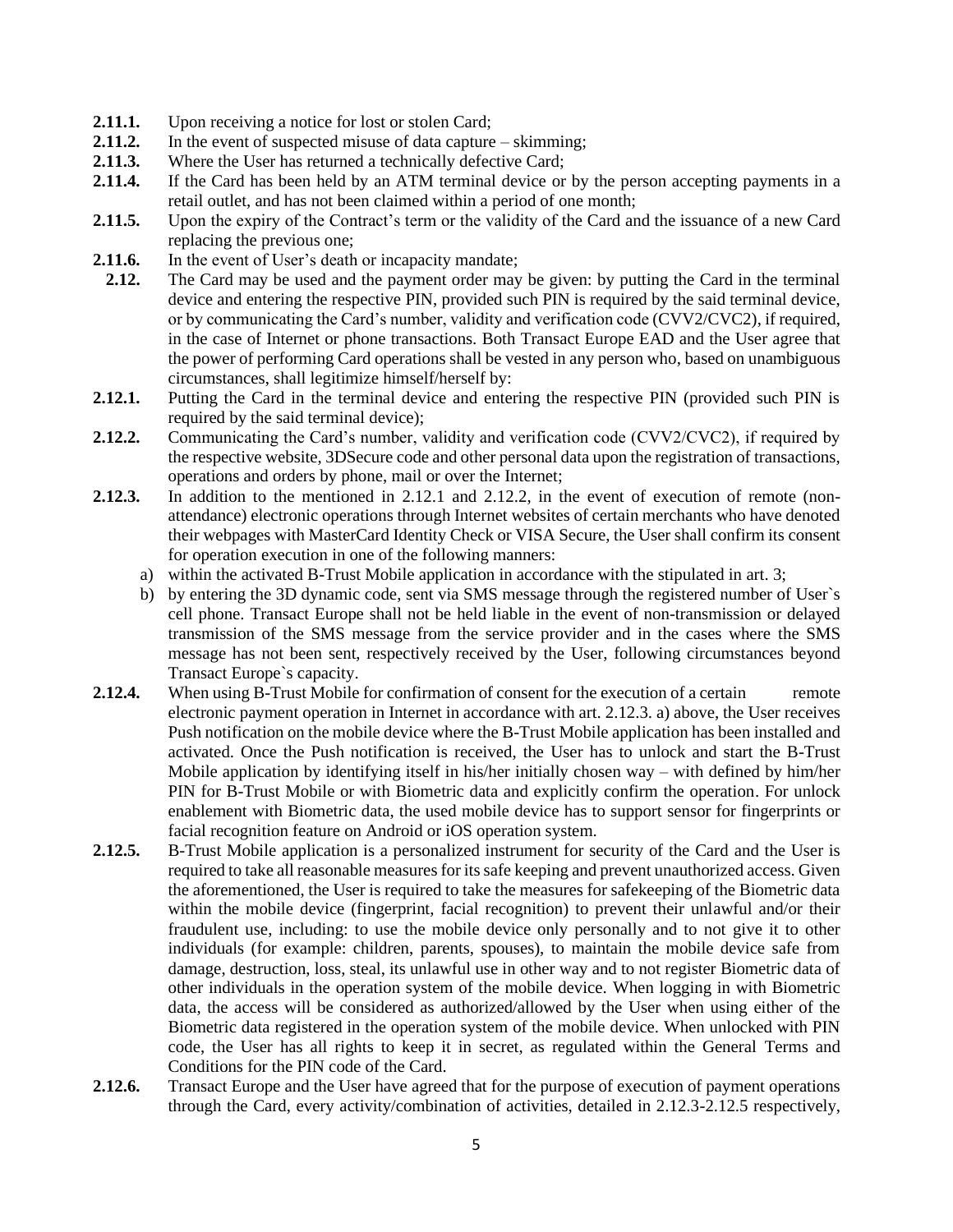represent valid identification of the User, confirmation for the amount of the specific sum and the receiver and consent for the execution of the respective payment operation requested with the Card whereas Transact Europe is obliged to deliver the submitted payment order after the same is received and in accordance with the requirements of 2.13 of the present General Terms and Conditions.

**2.13.** The moment of receiving the order for the performance of the respective transaction/operation shall be the moment in which Transact Europe EAD receives from the User the order that has been filed in accordance with the procedure stipulated in these General Terms and Conditions (i.e. when the order's data has been uploaded into the accounting and information system of Transact Europe EAD). The parties agree that any payment orders submitted after 11:00 a.m. on the respective day shall be considered as received on the next working day. Orders for payment operations in BGN and EUR or those related to a single currency exchange between BGN and EUR, provided the exchange is taking place in the Republic of Bulgaria, as well as the cross-border payment transactions executed in EUR, shall be processed till the end of the next working day after the receipt of the payment order. Orders for payment operations not included in the previous sentence shall be performed within EU not later than 4 working days following the receipt of the payment order. Orders for payment operations not included in the first two sentences shall be executed within 15 working days following the receipt of the payment order.

# **III. PERSONAL IDENTIFICATION NUMBER (PIN) AND CODE FOR THE VERIFICATION OF BOTH THE CARD AND THE USER (CVV2/ CVC2). B-TRUST MOBILE.**

- **3.1.** The Card is issued with unique PIN code delivered to the User in a sealed envelope either by registered mail or courier.
- **3.2.** The PIN code may only be used with the Card it has been generated for.
- **3.3.** The User must keep the Card's PIN code in secret and take all necessary measures against the code becoming known to other persons, therefore, the User shall not disclose the code to anybody, nor shall he/she write it down on the Card, or on another item he/she usually carries together with the Card, or on another carrier and to take all other necessary measures for protecting the PIN code. The User shall use best endeavors to protect the secrecy of the PIN code, and if the PIN code has become known to third parties or has been disclosed or recorded on any type of carrier, this shall be regarded as gross negligence on the part of the User, the following overview is not exhaustive.
- **3.4.** The User may change the PIN code as many times as he/she wants by using an ATM terminal device.
- **3.5.** If a wrong PIN code is entered three consecutive times in any terminal device requiring the use of such code, the Card will be blocked for further use on such devices.
- **3.6.** In the event of a forgotten PIN code of a Card or lost envelope containing PIN code of a Card, or where there are doubts or assumptions that the PIN code had become known to a third party, the User shall inform Transact Europe EAD as per the procedure outlined in Art. 2.9.1 hereinabove, and a new Card will be issued to him/her.
- **3.7.** Besides the PIN code, with the Card, there will be an additional unique (CVV2/ CVC2) generated which will serve to verify both the Card and the User and is composed of the last three digits of the number printed on the Card's signature bar. This additional code, along with the Card's number and the validity period, will have to be communicated by the User when the Card is used for Internet payments or where the Card itself is physically non-available and the information embedded in its magnetic bar/chip is not accessible. Announcing the code serves as a justification for Transact Europe EAD to either approve or refuse to process the respective operation.
- **3.8.** The User must install and activate the B-Trust Mobile application in order to be able to execute remote electronic payment and non-payment operations in Internet for certain merchants whose webpages are denoted with MasterCard Identity Check or VISA Secure.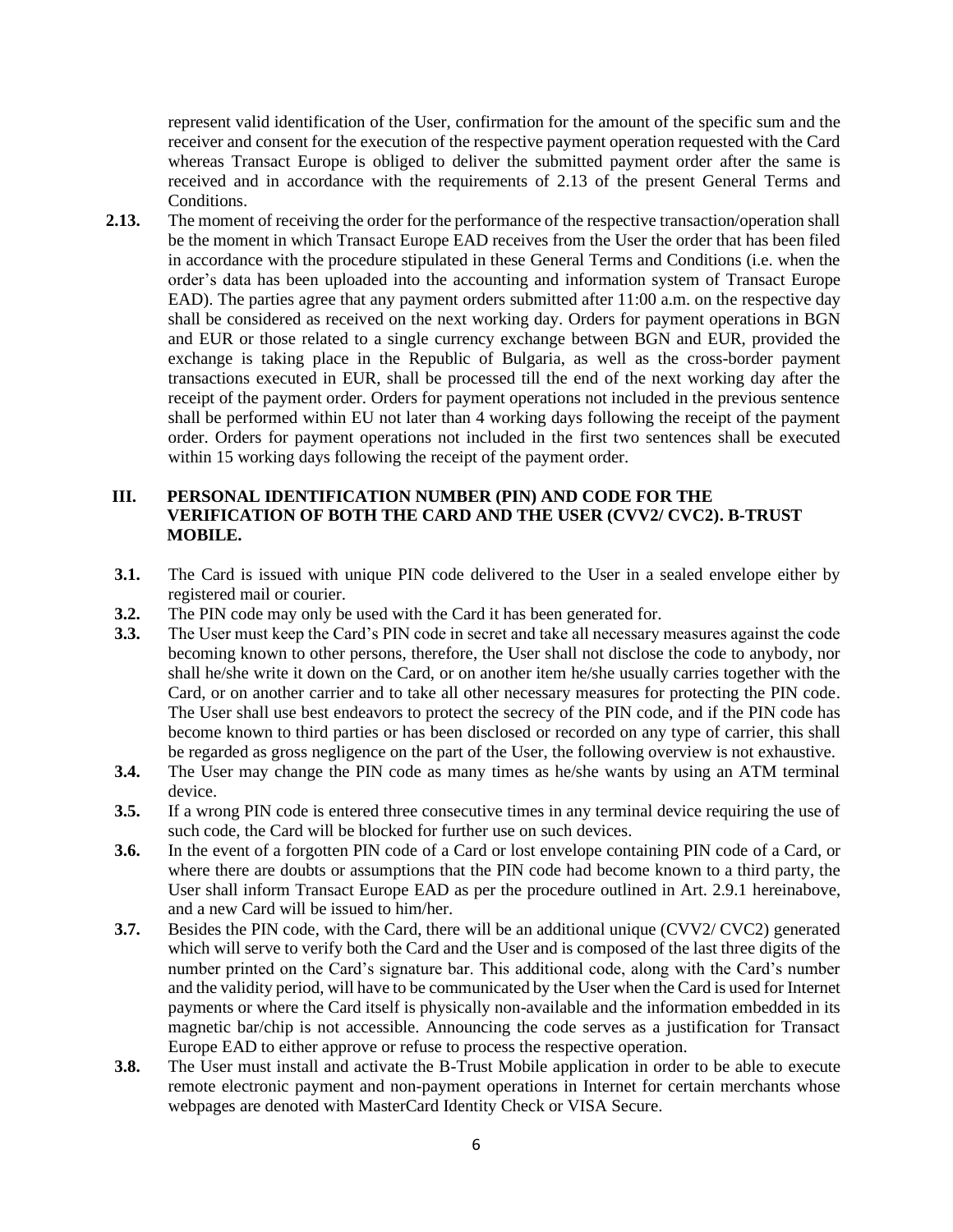- **3.9.** The User receives the activation codes for the B-Trust Mobile application from two independent channels: by SMS or other electronic message or by registration of the card through the <https://3ds.borica.bg/TEBG> client page. Transact Europe shall not be held liable in case of the User has mistakenly submitted and/or not updated his/her cell phone number.
- **3.10.** In order to ensure high level of protection for the channels used to receive the activation codes, the User is required to take measures his/her access for SMS and other electronic messages to be secured with the respective identification data for unlocking the mobile device (PIN for the mobile device or Biometric data).
- **3.11.** Once the B-Trust Mobile is activated, it is considered that the User has chosen the same instrument for identification in front of Transact Europe EAD and for confirmation of its consent for execution of remote electronic payment and non-payment operations with the Card and through the other digital channels for remote access and with B-Trust`s activation, the User orderс that in the presence of another active instrument for signature, the same should be deregistered by Transact Europe EAD.

### **IV. PROCEDURE FOR COMMUNICATION BETWEEN THE PARTIES**

- **4.1.** The parties to the present Frame Agreement shall communicate with each other either in Bulgarian or in English.
- **4.2.** The parties shall communicate in writing and shall use telecommunication means, i.e. electronic channels.
- **4.3.** Any messages related to the implementation of these General Terms and Conditions shall be drafted in writing or stored on another durable medium and shall be delivered to a physical address, sent by e-mail or through another electronic channel, or published on the webpage of Transact Europe EAD.
- **4.4.** Statements on transactions carried out under the prepaid Card shall be accessible to the User at any time on the following site: https://online.transact.eu/ .
- **4.5.** During the validity of the Frame Agreement, the User shall, at his/her request, be entitled to obtain the terms of the Frame Agreement and the preliminary information under Art. 60 either as a hard copy or stored on another durable medium.

# **V. PROVISION OF INFORMATION. STATEMENTS**

- **5.1.** Transact Europe EAD shall provide the Users with online access to their statements on the following site: [https://online.transact.eu,](https://online.transact.eu/) where all Card transactions and other User's operations shall be displayed for the period in which the Card has been active. Upon request, Transact Europe EAD sends electronic message (email) to the User with attached extraction of the executed for the respective month transactions.
- **5.2.** All operations resulting from the Card being used on ATM and POS terminal devices shall be automatically registered by Transact Europe EAD in chronological order through certain procedures and technical means allowing for the secure storage and exact reproduction of information and preventing any chance of it being modified at a later stage. The operation's accounting date shall be indicated in the statement referred to in Art. 5.1 hereinabove. By accepting the present General Terms and Conditions, the User hereby declares that he/she has become aware that in the event of a foreign currency conversion, he/she may obtain information about the exchange rate applicable to the given date, which information shall be displayed on the webpage of the respective international card organization as per Art. 2.8 hereinabove. All operations` records made with the Card on ATM or POS terminal devices shall be regarded as accounting documents in accordance with the Accounting Act and shall be considered as valid documents until proven otherwise.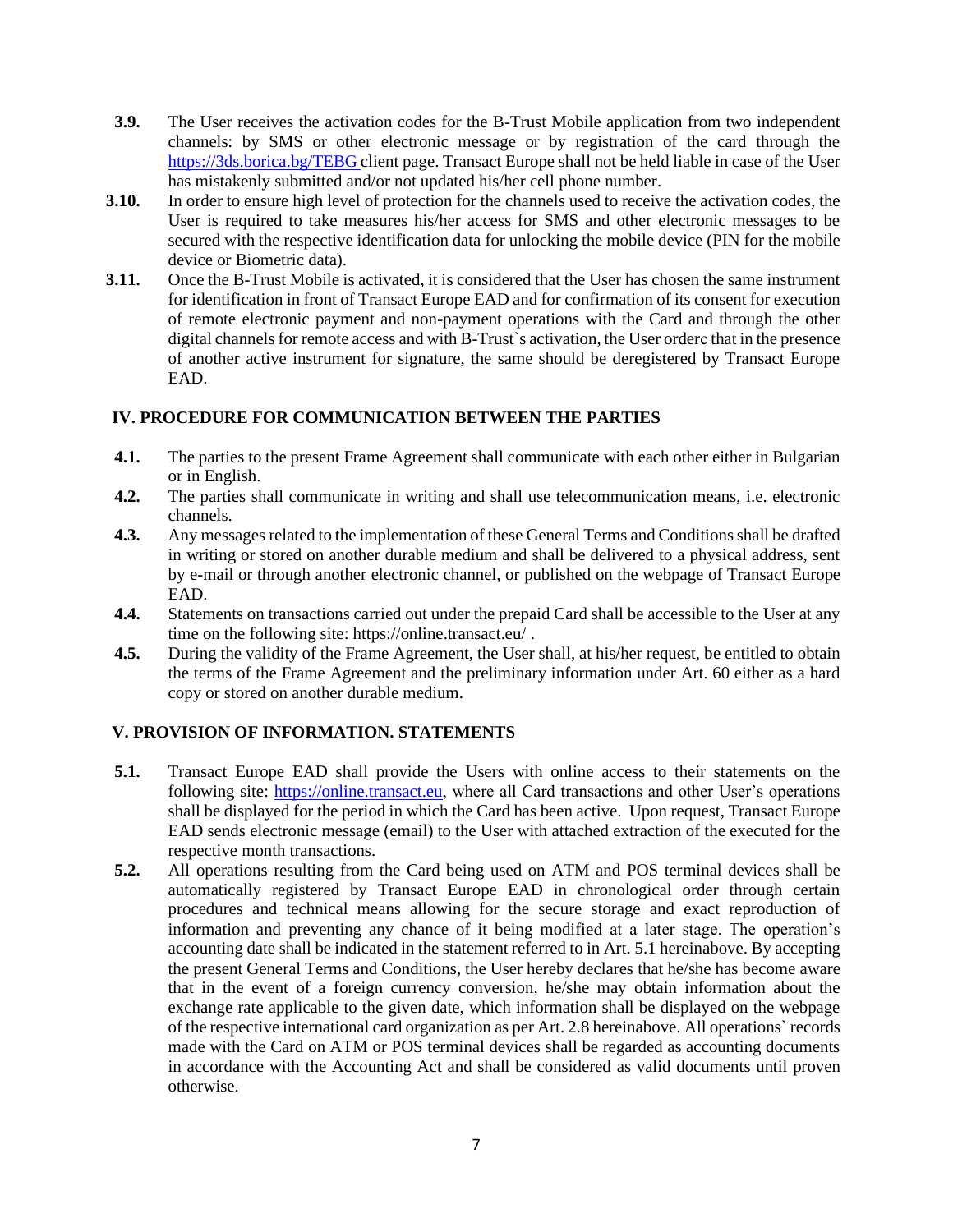**5.3.** Where the processing of a payment transaction order is rejected, the User will immediately receive information about the refusal in the form of a message appearing on the screen of the ATM or POS terminal device or shall get this information in an e-mail, if the payment operation is rejected over the Internet or by phone, unless the provision of such information is prohibited by the applicable legislation.

### **VI. TRANSACTION CONTESTATION, RESPONSIBILITIES AND PROOF**

- **6.1.** The User shall be obliged not to use the Card for purposes contradictory to the law, including the purchase of goods and services banned by the Bulgarian legislation or other applicable regulations. The User shall be held responsible for any unauthorized operation performed with the Card under the provisions of the applicable legislation. Unless otherwise provided for by the law, Transact Europe EAD shall not monitor the transactions' legality.
- **6.2.** The User shall be accountable for all the damages caused as a result of the Card's improper use or storage.
- **6.3.** The User shall immediately, but not later than 10 days after becoming aware, notify in writing Transact Europe EAD on each error or irregularity that he/she has detected in the data specified in the statements referred to in Section V hereinabove, including unauthorized or improperly processed transactions. The parties agree that the User shall become aware of a certain unauthorized or improperly processed transaction latest on the date of receiving of the electronic message (email) referred to in Art. 5.1, second sentence hereinabove about the extraction and the executed unauthorized or improperly processed transaction. Should the User fail to verify the respective statement due to the non-performance of any of his duties under these General Terms and Conditions, or should Transact Europe EAD fail to receive the written notification within the specified deadline, the transactions indicated in the respective monthly statement shall be deemed as having been approved by the User. Any notification/objection against an unauthorized or improperly processed transaction, which has been received after the specified deadline, shall be viewed as an unjustified delay on User`s behalf, and Transact Europe EAD shall not be obliged to correct the transaction. Where the User has informed Transact Europe EAD about the existence of an unauthorized transaction performed as a result of a stolen or misappropriated payment instrument, he/she shall be required to notify the competent authorities of the Republic of Bulgaria and provide Transact Europe EAD with evidence. By accepting the present General Terms and Conditions, the User hereby confirms that in the event of him/her not submitting any such evidence, Transact Europe EAD could regard this fact, along with other similar circumstances, as an indication for the existence of a reasonable suspicion of fraud, following which it shall alert the competent authorities of the Republic of Bulgaria and refuse to refund the value of the unauthorized transaction in accordance with the procedure stipulated in Art. 79, (1), sentence 1 of the Payment Services and Payment Systems Act.
- **6.4.** On the basis of a filled-in complaint form (objection) e-mailed by the User to Transact Europe EAD or another written notice received within the deadline referred to hereinabove, Transact Europe EAD shall in accordance with its own internal procedure and according to the rules established by the respective international card organization, if applicable, take action to resolve the cases of contested transactions (including measures against the payment services provider of the recipient of the funds under the performed transaction in those cases where the payment order has been received through the recipient of the transfer and his/her provider). Transact Europe EAD shall inform the User in writing about its decision on the filed objection right after the conclusion of the procedure proving the authentication and the correct performance of the transaction. In case the procedure was completed within the working day following the day on which the objection was submitted, and if during the transaction's accounting Transact Europe EAD has found that the objection is justified, the Company shall immediately reimburse the value of the Card's unauthorized transaction. In case the procedure has not been completed within the deadline referred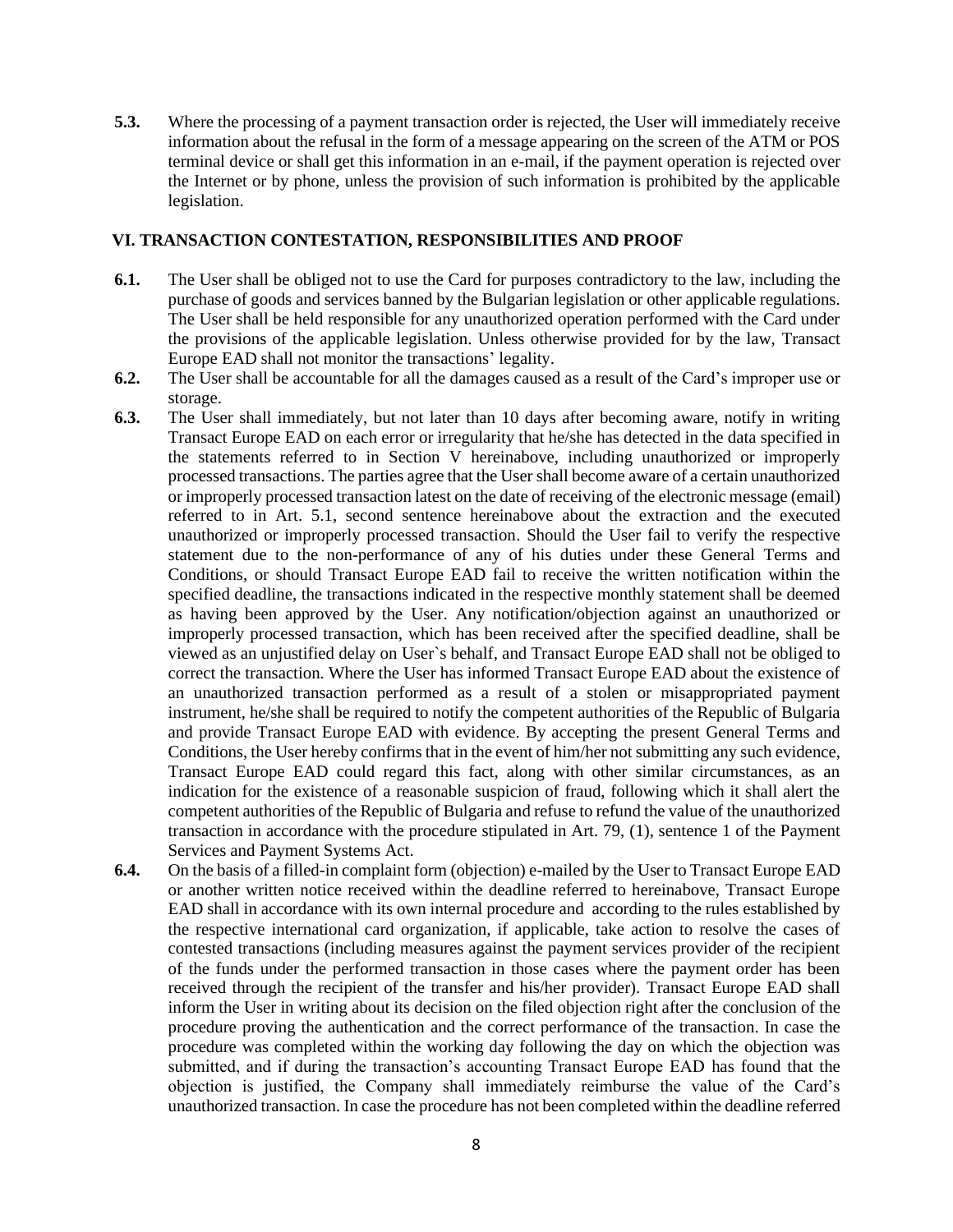to in the previous sentence, Transact Europe EAD shall recover the value of the unauthorized transaction latest till the end of the working day following the day on which the objection was received by blocking User's Card until the procedure is over. If upon the completion of the procedure Transact Europe EAD has found the objection to be justified, the Company shall immediately release the blocked funds. In all cases of refund, the value date on which the User's Card shall be validated shall not be later than the date on which the Card has been debited with the amount of the unauthorized transaction. Where following the completion of the procedure Transact Europe EAD had found that the objection was not justified, the Company shall refuse to reimburse the value or shall debit in its favor User's Card with the value of the funds blocked, and the User, by accepting the present General Terms and Conditions, shall grant his/her explicit consent under Art. 21 of Bulgarian National Bank Ordinance № 3 on the terms and conditions applicable to the opening of payment accounts, performance of payment operations, and use of payment instruments. Provided there is a reasonable suspicion of fraud, and Transact Europe EAD has accordingly notified the competent authorities of the Republic of Bulgaria, the Company shall reject the recovery of the amount.

- **6.5.** Transact Europe EAD shall not be held liable for damages caused by unauthorized use of the Card as a result of its loss, theft, assimilation or other seizure of the Card, if Transact Europe has processed an ordered transaction in good faith prior the receipt of a notice in accordance with Art. 6.3. above. In such cases, the User shall suffer the damages from the execution of such transaction to the maximum amount of 100 (one hundred) BGN. This provision shall not be applied if:
	- a) the loss, theft or assimilation of the payment could not have been established by the User prior to the payment, unless the User has acted fraudulently, or
	- b) the damage has been caused by the action or omission of employee, representative, branch of Transact Europe EAD or subcontractor.
- **6.6.** The limitation of liability under Art. 6.5 shall not be applied, and the User shall suffer all the damages, if the latter have been fraudulently caused by him/her or if he/she has not performed, his/her duties referred to in Art. 2.2 (the User has not personally operated with the Card and has willingly made it available to a third party), Art. 2.4., Art. 2.5, Art. 3.3, and Art. 6.3 of the present General Terms and Conditions, either intentionally or by gross negligence. Making the Card available to a third party or its use by a third party with the User's knowledge of that, as well as the recording/storage of the PIN together with the Card, its disclosure to third parties, and User's failure to notify Transact Europe EAD as provided for by Art. 6.3 hereinabove shall all constitute a display of gross negligence on the part of the User. The provisions of the present article shall not be interpreted as a detailed listing of all the acts of gross negligence committed by the User.
- **6.7.** In the cases referred to in Art. 80, (4) of the Payment Services and Payment Systems Act, Art. 6.5 and Art. 6.6 of the present General Terms and Conditions shall not apply, unless the User has acted fraudulently.
- **6.8.** Where the payment order for the respective transaction has been submitted by the User, Transact Europe EAD shall be responsible for the proper and timely execution of the said transaction, unless proven that the payment services provider of the funds' recipient shall be held responsible. In such event, Transact Europe EAD shall refund the amount of the non-processed, incorrectly processed or lately processed transaction (provided the payment services provider of the payer has filed a request), and where applicable, the Company shall recover the Card's value to the amount it has been prior to the incorrect performance of the transaction. The validation date shall not be later than the date on which the Card has been debited with the amount of the transaction.
- **6.9.** In the event of a non-performed or incorrectly performed payment operation, Transact Europe EAD shall, if requested to do so, take measures to diligently track the payment transaction and shall inform the User about the result, without requiring the payment of any fees for this service.
- **6.10.** Where the payment order has been filed by or through the funds' recipient, and the liability for a non-performed or incorrectly performed transaction rests with Transact Europe EAD, the Company shall, without any undue delay, reimburse the amount of the non-performed or incorrectly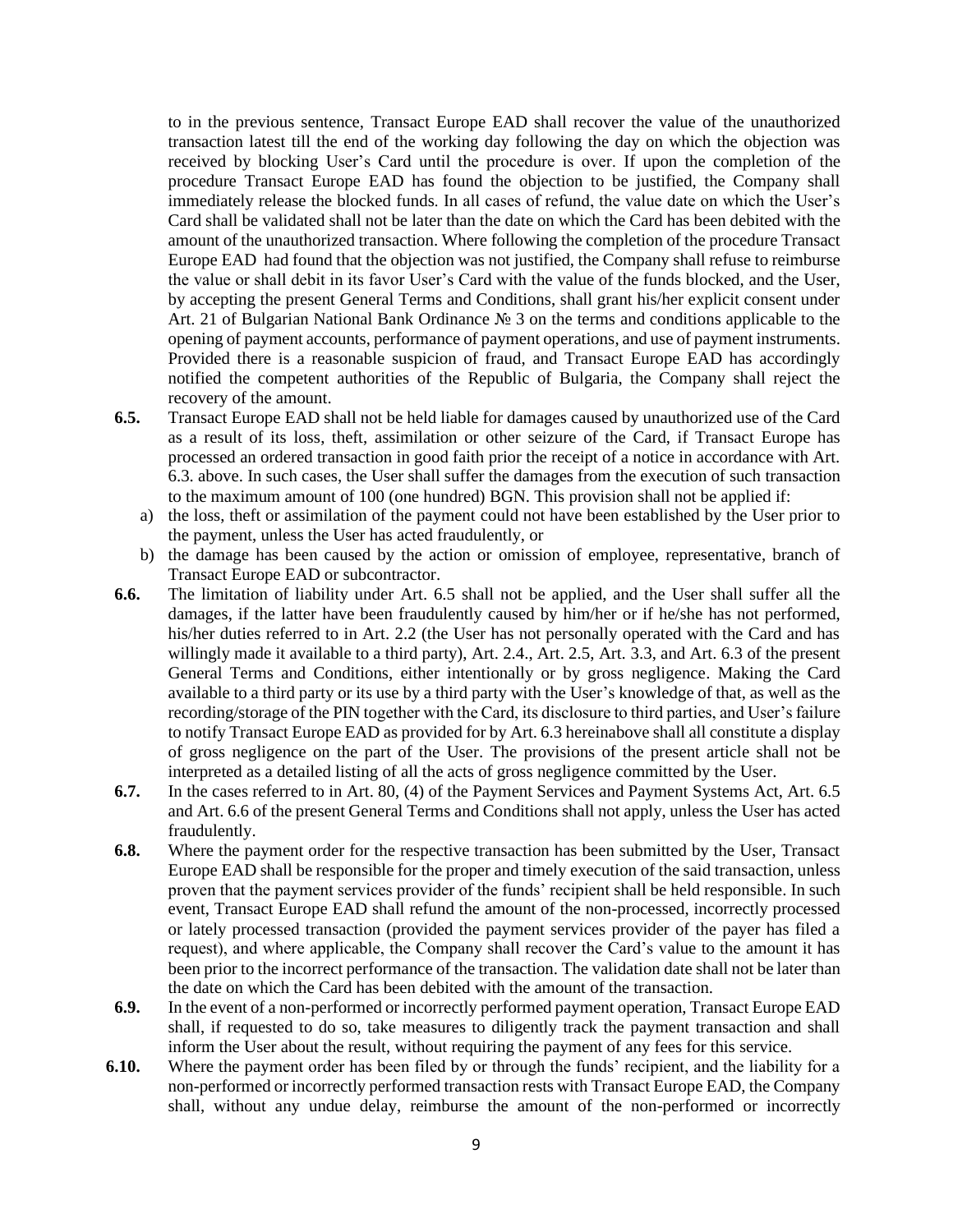performed transaction, along with the sums needed to bring the Card back in the state in which it has been prior to the incorrect performance of the transaction. The validation date shall not be later than the date on which the Card's balance has been debited with the amount of the transaction.

- **6.11.** In the event that the transaction is initiated by or through a recipient, in relation to a Transaction linked to the Card with the exact amount of the transaction not being known by the time the User has granted his/her consent for the processing of the said transaction, then Transact Europe EAD could block the Card's balance only if the User has agreed to the freezing of an exact amount of funds. After receiving information on the exact amount of the transaction, and immediately after the obtaining of the payment order, Transact Europe EAD shall in due time release the funds blocked under the Card's balance.
- **6.12.** Transact Europe EAD shall be responsible for the recovery of all the taxes paid by the User, which have been charged as a result of the non-processed, incorrectly processed or late-processed transaction.
- **6.13.** Should the User authorize a transaction from or through a recipient, he/she shall be obliged to specify the exact value of this transaction, and should this prove to be impossible, he/she shall indicate the upper limit of the amount representing the transaction value expected by the User.
- **6.14.** The User shall have the right to request Transact Europe EAD to refund the amount of an already processed authorized transaction, provided it has been ordered from or through the recipient, and the following conditions have been simultaneously met:
	- a) by the time of the authorization of the transaction, its value has not been specified, and
	- b) the value of the transaction exceeds the upper limit set by the User.

The request for funds' reimbursement made in accordance with this article shall be filed by the User not later than 56 days from the date on which the transaction has been debited with the Card's balance. In addition to the request, the User shall also present documents justifying the transaction, including contracts, invoices and other cost-accounting documents evidencing that the upper limit agreed with the recipient has been exceeded.

The User shall not have the right to request a refund, and Transact Europe EAD shall reject such request, if the User has given his/her consent about the payment operation's performance directly to Transact Europe EAD, and either Transact Europe EAD or the recipient has provided and made available to the User information about the upcoming transaction as per the present General Terms and Conditions at least 28 days prior to the date of transaction's execution.

Upon a request for a refund, the User shall not be allowed to quote reasons related to a foreign currency exchange in which the reference exchange rate agreed with Transact Europe EAD has been applied.

Within 10 working days following the receipt of the refund request, Transact Europe EAD shall either restore the Card's balance in the amount it has been before the transaction, or shall refuse to recover it by stating the grounds for its rejection and indicating the authorities which the User may address his/her objection to in the event of him/her not accepting the aforementioned grounds. The recovery shall include the whole amount of the processed transaction, and the validation date shall be not later than the date on which the Card's balance has been debited with the amount of the transaction.

**6.15.** Transact Europe EAD shall not be held responsible in those cases where due to Force Majeure or extreme circumstances, the User is unable to use the Card, for example: crash in the information systems or the technical devices used by the User, interruption in the communication lines, interruption in the power supply, etc. The mentioned limitation of liability does not apply in such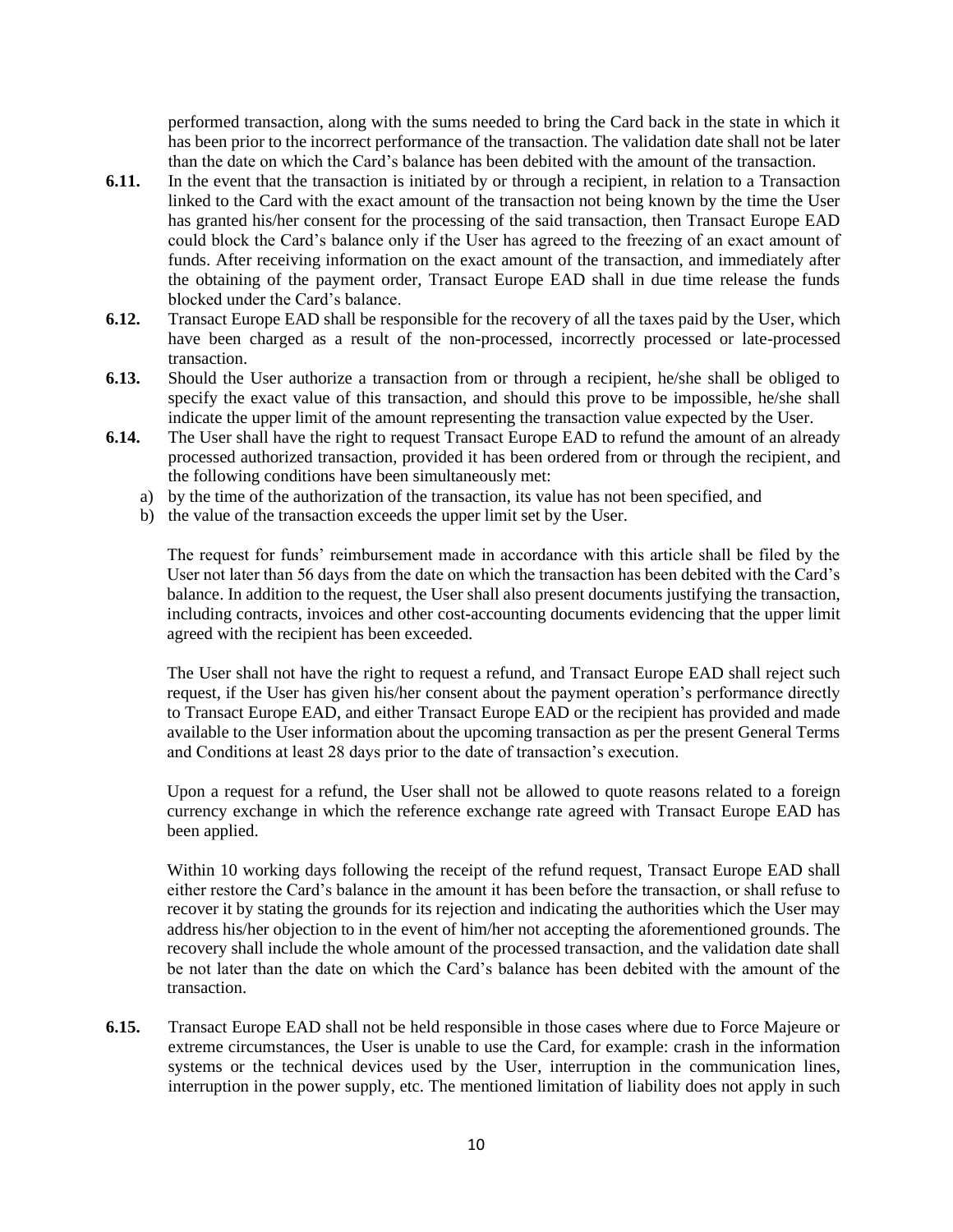cases where the crash or the interruption has occurred in the information systems or the technical devices of Transact Europe EAD.

- **6.16.** Transact Europe EAD shall not be held responsible for refusing to process a transaction if the notice for the occurrence of a circumstance pursuant to Art. 2.9.1. proves to be untrue.
- **6.17.** Transact Europe EAD shall not be held responsible if third parties refuse to accept payments made with the Card or if the Card cannot be used due to its blocking or because of defects, technical and communication problems not attributable to Transact Europe EAD.
- **6.18.** Transact Europe EAD shall not be held responsible for damages suffered and loss of profit as a result of their refusal to carry out a Card transaction due to insufficient balance, blocking or Card's deactivation based on the reasons provided for in these General Terms and Conditions. Transact Europe EAD may also decline to process a transaction if it considers it risky at their own discretion. The User shall be notified about the refusal as per Art. 2.9.8 hereinabove.
- **6.19.** Transact Europe EAD shall not be held liable for any amounts blocked by another bank acting as a participant in the payment process, when processing transactions ordered by or in favor of individual or legal entity and countries subject to restrictions and/or sanctions
- **6.20.** In the event of an unreasonable objection, the User owes the amount of the disputed transaction along with a fee for unjustified contestation, as shown in the Tariff of Transact Europe EAD.
- **6.21.** In case Transact Europe EAD fails to send a written reply to an objection that has been filed within the statutory deadline, or where the User is not satisfied with the answer received, the latter could refer the review of the case to the Payment Disputes Reconciliation Commission to the Consumer Protection Commission located at the following address: Sofia 1000, 1 Vrabcha Street, floors 3, 4 and 5.
- **6.22.** Transact Europe EAD shall recover the amount of the unauthorized transaction in any other event in which the Company is required by the applicable legislation.

### **VII. TERMINATION OF THE PRESENT CONTRACT**

- **7.1.** The Contract shall be terminated upon the earlier occurrence of one of the following events:
	- **7.1.1.** upon the expiry of the Card's validity period;
	- **7.1.2.** upon a request for deactivation of the Card submitted by the User;
	- **7.1.3.** as a result of the circumstances described in Art. 7.2 herein below;
	- **7.1.4.** as a result of the Card's funds being redeemed.
- **7.2.** Transact Europe EAD shall have the right to terminate this Contract, if:
	- **7.2.1.** the User has failed to comply with an important contractual provision or has constantly violated the Contract, without being able to correct his/her infringements within 10 days, or has been using the Card or any of its functionalities in a way regarded by Transact Europe EAD as fraudulent or illegal;
	- **7.2.2.** The User's behavior threatens or endangers the Company's staff or any of its representatives;
	- **7.2.3.** the User is not capable of paying the fees charged or fails to eliminate the shortage in the Card's balance.
- **7.3.** Upon Contract's termination, Transact Europe EAD deactivates the Card of the User, who shall promptly inform the Company of his/her decision on the funds which have not been used but are still available in the Card.
- **7.4.** The User may at any time unilaterally terminate the Contract prior to the expiry of its term and following his/her settlement of all payables owed by him/her under the Contract. The User agrees that upon the receiving of a request/advance notice by Transact Europe EAD for the Contract's termination, the Card shall be blocked. In such events, the User shall be obliged to return the Card to Transact Europe EAD latest till the day of termination. The plastic shall be destroyed in the presence of the User.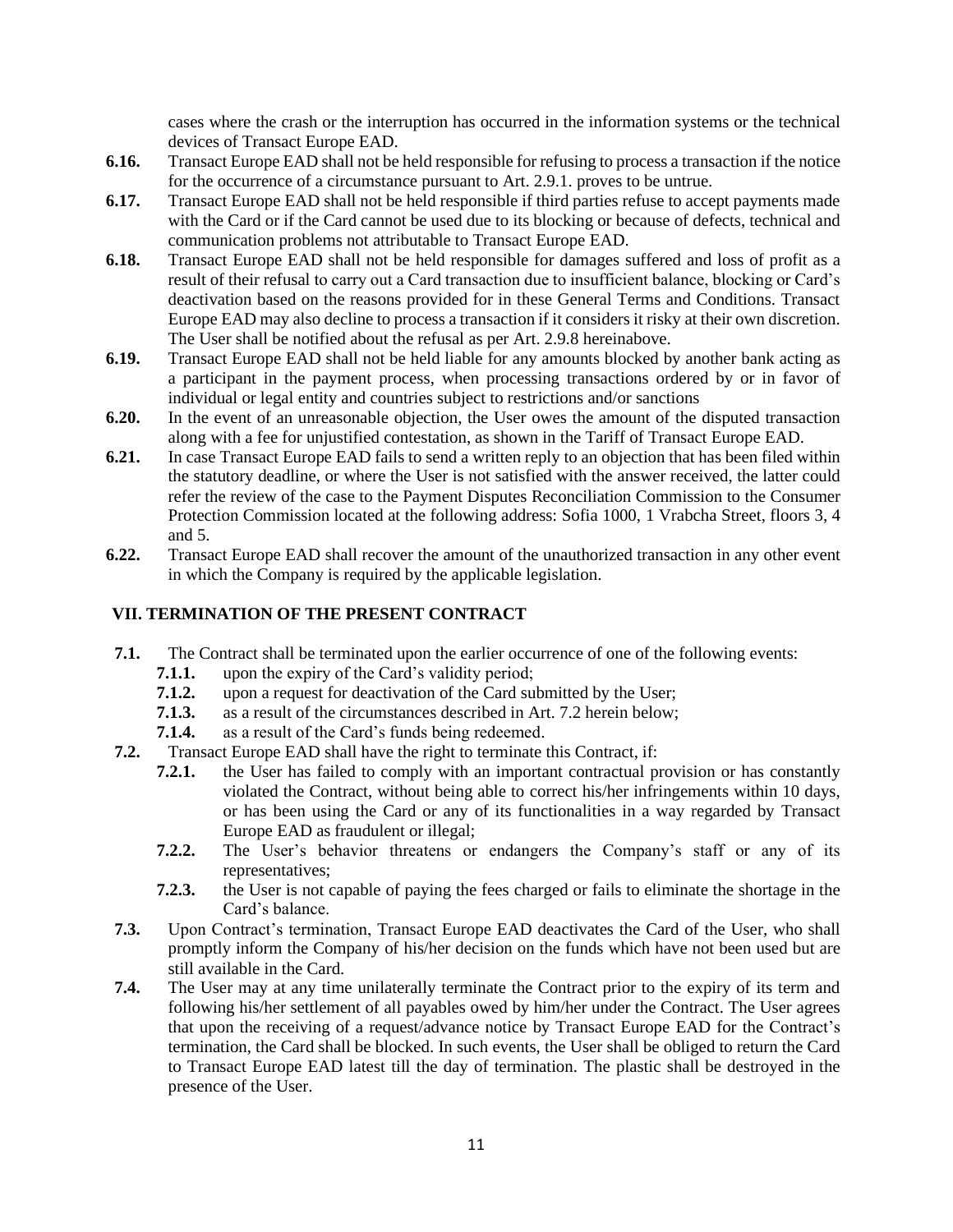**7.5.** No fees and penalties related to the Contract's termination shall be payable by the User after the passing of 6 (six) months of the Contract's signing.

# **VIII. REDEMPTION OF ELECTRONIC MONEY**

- **8.1.** The User could at any time request to redeem partially or fully the unused electronic money, following the deduction of all applicable fees. The buyback is conducted by a cash payment at face value of the monetary equivalent of the electronic money available in the Card. The redemption right shall be exercised after User's submission of a written request, which he/she could do personally by filling in an e-mail request to Transact Europe EAD for electronic money buyback.
- **8.2.** Subject to Transact Europe EAD successful completion of the anti-money laundering procedure, the fraud verification, and other checks for illegal activities applicable to each request for redemption, the Company shall buy back the amount of available electronic money, reduced by the amount of applicable charges, such as the buyback charge stated in the Tariff or the foreign exchange fee, if any, plus any possible charges for bank transfers. The Company shall remit the balance amount to a bank account specified by the User, which will have to be in the same currency as the one of the batch under which the electronic money was issued.
- **8.3.** Transact Europe EAD shall not be held responsible for any incorrect transfer made due to wrong or incomplete information. Transact Europe EAD shall not be liable for any delay in the buyback of electronic money, if this is due to a third party being involved in the remittance of the redeemed money.
- **8.4.** The User cannot request and is not entitled to redeem electronic money, if for whatever reason he/she is out of electronic money or the respective funds are not enough to cover the redemption fees.
- **8.5.** Where the rest of the electronic money cannot be bought back in accordance with Art. 8.1, the User shall, within six (6) years from the termination of the Contract, be entitled to ask to redeem the entire balance amount in accordance with the Contract, following which any remaining electronic money of the User shall become property of Transact Europe EAD. For the purposes of Article 8.5, the Contract shall be terminated when the User is no longer capable of using his/her electronic money for payment operations made with the Card. Every redemption carried out in accordance with this Art. 8.5 shall be subject to the successful completion of the applicable inspections against money laundering, fraud and other illegal activities, and the User agrees to provide Transact Europe EAD with the information needed for the holding of these inspections. Nothing in the present article shall restrict the right of Transact Europe EAD to terminate the Contract in compliance with its other clauses or upon applicable legislative provisions.

#### **IX. SERVICE AND FOREIGN EXCHANGE FEES**

- **9.1.** Transact Europe EAD may charge the User a service fee, which shall be specified in the additional Tariff constituting an integral part of the present Contract.
- **9.2.** Payment transactions conducted with the Card in a currency other than the currency of the respective Card shall be converted by Transact Europe EAD and charged with a currency fee expressed as a certain percentage above the exchange rate of the respective card organization and valid for the day in which the payment transaction has been performed, processed or settled with the aforementioned card organization. All fees shall be charged to the User in the currency of the Card issued.
- **9.3.** Any changes in the applicable exchange rates shall be immediately applied as soon as they have become effective, without the need of an explicit prior notification to the User.

# **X. OTHER PROVISIONS**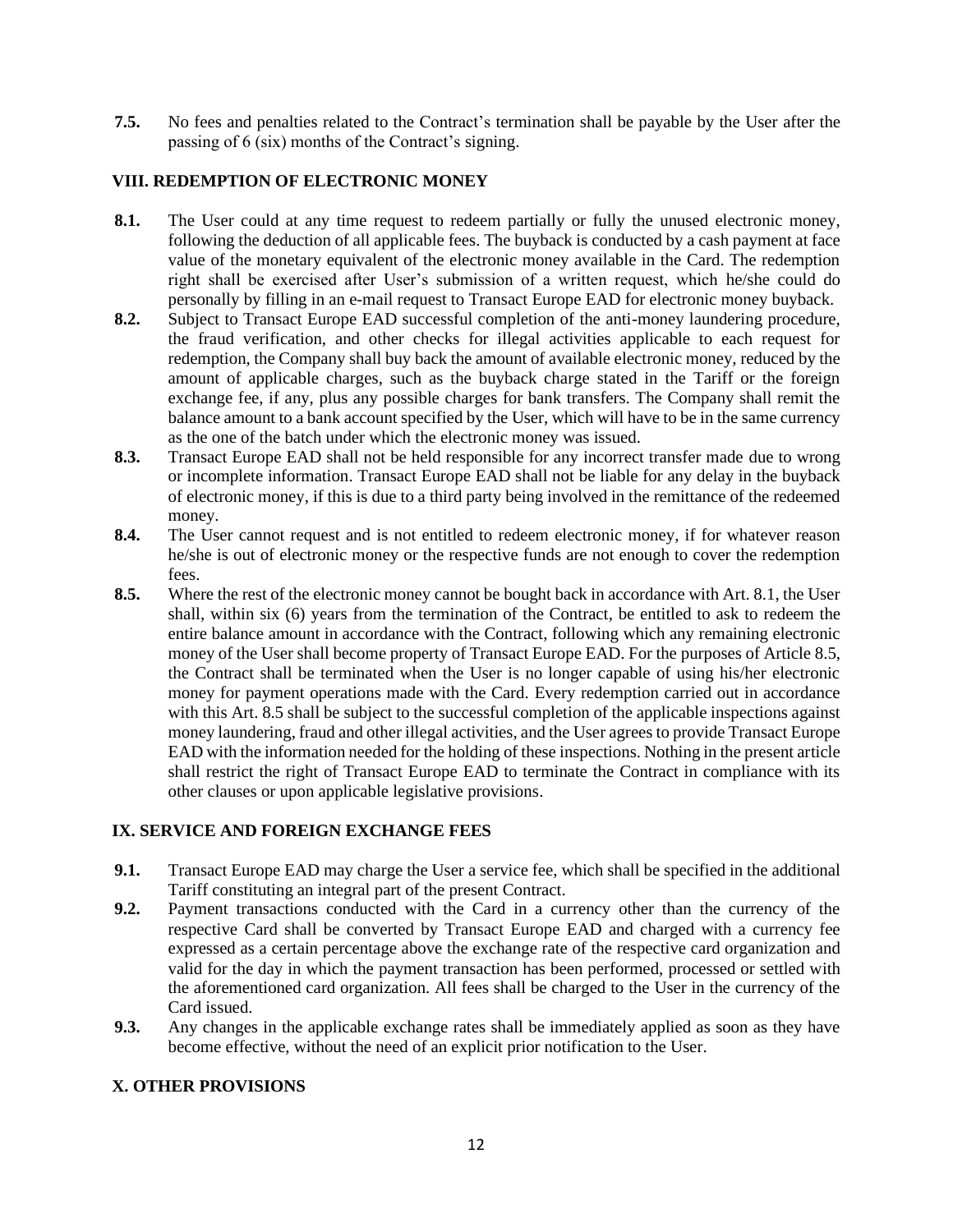- **10.1.** Transact Europe EAD processes personal data in accordance with Regulation (EU) 2016/679 of the European Parliament and of the Council of 27 of April 2016 (General Data Protection Regulation). Detailed information about the purpose and legal grounds for the processing of personal data; categories of personal data recipients; the storage period; rights of the data subjects whose personal data is processed by Transact Europe EAD as well as information about how these rights could be exercised; contact details of the Data Protection Officer and all other information, which shall be provided to the data subjects pursuant to the GDPR is contained in the Privacy Policy, which could be accessed on the webpage of Transact Europe EAD: [www.transact.eu.](http://www.transact.eu/)
- **10.2.** The User agrees that any information about operations/transactions made with the Card, as well as any other information which is considered a bank secrecy, shall be provided by Transact Europe EAD to the respective providers of mobile services for the purpose of sending and receiving short text messages and also to the international card organizations and system operators in view of Contract's implementation.
- **10.3.** Transact Europe EAD shall be entitled to unilaterally modify the present General Terms and Conditions and the Tariff, including, but not limited to, in any case in which this modification is prompted by an amendment in the applicable legislation, changes in Transact Europe EAD practice of providing the services subject of these General Terms and Conditions, or changes in the specifics of the services themselves. The company shall make these modifications available to its customers by publishing them on a durable media – Transact Europe EAD website, [www.transact.eu](http://www.transact.eu/), before they have become effective. The changes shall be binding on the parties to the Contract the moment they come into force. The modifications shall be communicated by Transact Europe EAD to the User not later than two months prior to the day on which they shall become effective. Where the User has disagreed with the proposed changes, he/she shall have the right to file an objection against them by terminating the Contract within the two-month period referred to in the previous sentence, without bearing responsibility for any expenses and compensations. Should the User fail to terminate the Contract in accordance with the procedure established by this provision, it shall be assumed that he/she has endorsed the proposed modifications and shall be considered bound by them as of the time these changes have become effective.
- **10.4.** Where the changes are more favorable to the User, or where the parties have mutually made a change that expands the scope of the services provided, Transact Europe EAD shall not be obliged to send a notice or disclose the modification in another manner.
- **10.5.** In the event of an amendment in the regulation governing the relationship established by the present General Terms and Conditions, the affected provisions herein shall accordingly be changed the moment the said amendment has become effective, unless it concerns dispositive legal norms.
- **10.6.** All notifications and statements related to the Contract shall be made by the parties in writing and shall be considered received if sent via e-mail, served in person or sent to the parties' addresses by ordinary or registered mail with return receipt. In terms of the User, his/her billing address is the address indicated in the Contract, and in terms of Transact Europe EAD, this is the management address publicly available in the Commercial Register.
- **10.7.** The User is obliged to send a notification about any changes made to the initial data provided by him/her upon the signing of the Contract, including any changes in his/her address, within 7 (seven) days of the occurrence of such changes. Otherwise, all notices, invitations and other messages under the General Terms and Conditions shall be deemed received if sent to the old address of the respective party.
- **10.8.** The Present General Terms and Conditions, along with any subsequent amendments and supplements thereto, shall become effective the day they are published on the Company's website, [www.transact.eu,](http://www.transact.eu/) where the User may at any time download a copy thereof.
- **10.9.** The accidental invalidity or revocation of one or more clauses of this Contract shall not affect the validity of the remaining provisions thereof.
- **10.10.** The Contract is executed in Bulgarian or in English language, and all the notices and messages exchanged in the course of its implementation shall be drafted in Bulgarian or in English.